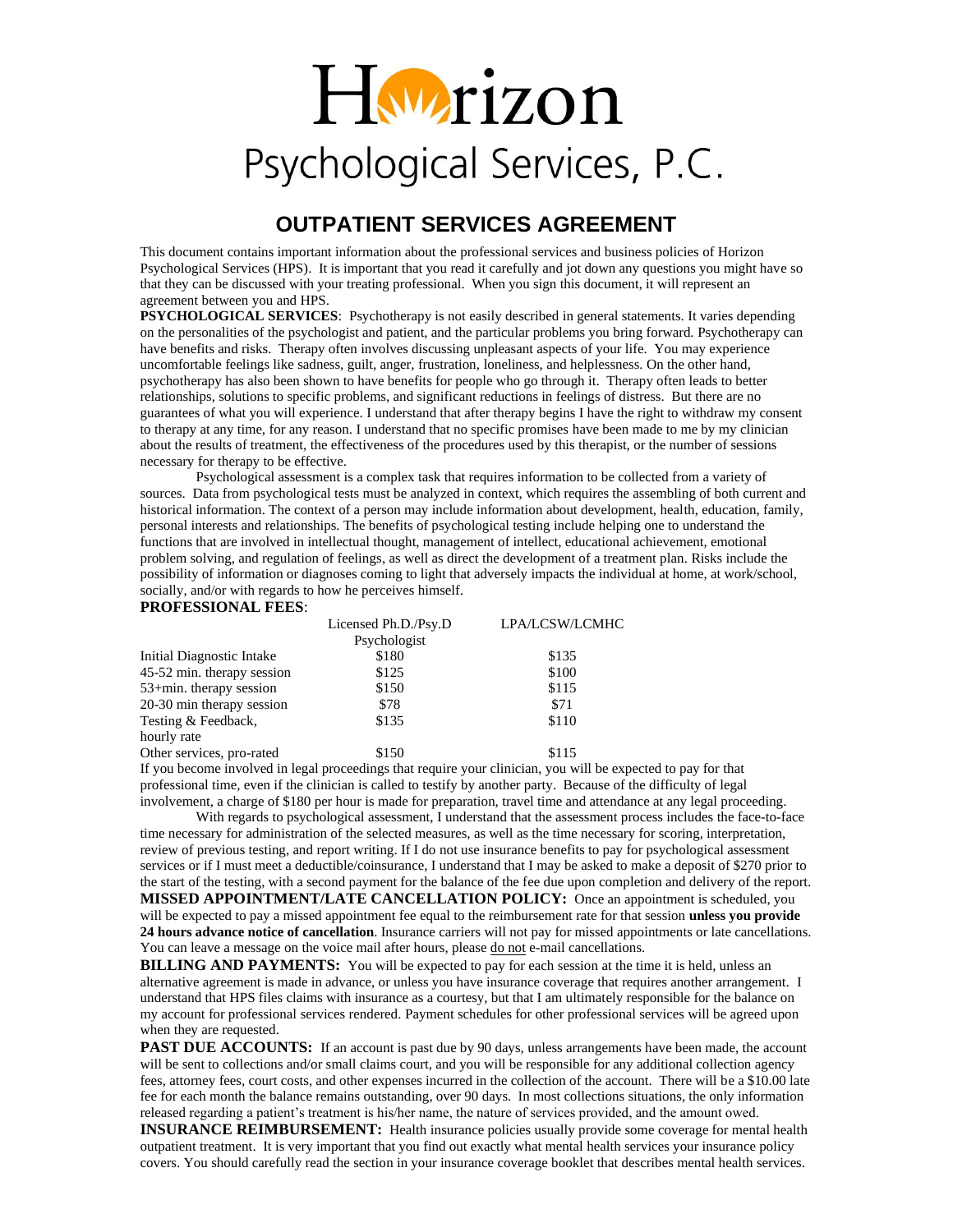If you have questions about the coverage, call your plan administrator. Any insurance information given to you by HPS staff is not a guarantee – it is only an estimate. Please contact your insurance company for official information/verification. Should I choose to use health insurance benefits, I authorize HPS and my clinician to release any information acquired during my course of treatment/evaluation to the insurance carriers involved in the payment of my account, as well as to report to case managers as required by my health care plan. I am aware and authorize the provision of a clinical diagnosis to the health insurance company as part of the payment process, as well as additional clinical information such as treatment plans or summaries, or, in rare cases, copies of the entire record. This information will become part of the insurance company files and will probably be stored in a computer. Though all insurance companies claim to keep such information confidential, HPS has no control over what is done with the information once it is sent to the insurance company. HPS will provide you with a copy of any report submitted if you request it. Should I choose to use my insurance benefits, I hereby authorize payment directly to the attending clinician (to be processed through the business of HPS) for professional services rendered.

**CONTACTING HPS AND YOUR CLINICIAN:** Typically, HPS staff are not directly available by telephone. You may leave a message with on the voice mail, and you will be contacted as soon as possible after your message is received. Phone calls that come in after 3:30 may not be returned until the following business day. Appointments can be scheduled, rescheduled or cancelled with your clinician or by leaving a message on voicemail. Appointments cannot be scheduled, rescheduled or cancelled through e-mail. In a crisis or emergency, you can call the local mental health center emergency room at 704-358-2800. In the case of a life-threatening emergency, please call 911.

**E-MAIL:** Therapy, appointment scheduling, or other clinical or business services are not offered through e-mail. It is important to understand that all e-mail messages sent over the Internet may not be encrypted, secure, and may be read by others. If you e-mail HPS or your clinician, you need to understand that you maybe compromising your confidentiality (this is particularly important to consider when using a computer through work or that is shared by individuals other than yourself such as a home computer.) Furthermore, any response in return may NOT be encrypted. The confidentiality and security of any information that is sent to me via e-mail cannot be guaranteed. E-mail communication should never be used for urgent or sensitive matters since technical or other factors may prevent a timely answer. If you have an urgent matter please call the office directly. In addition, you should be aware that any email communications may be made part of your permanent medical record.

**PROFESSIONAL RECORDS:** The laws and standards of psychological practice require that treatment records be kept. For adults, these records are maintained for 7 years past the last date of treatment/evaluation; for minors, the records are kept for 7 years or until the child reaches the age of 21, whichever comes later. Because these are professional records, they can be misinterpreted and/or upsetting to untrained readers. If you wish to see your records, it is recommended that you review them in the presence of your clinician. Under conditions where it is believed that viewing your records would be harmful to you, your clinician may not agree to allow you access. Patients will be charged an appropriate fee for any professional time spent in responding to information requests. A completed and signed written **Request for Patient Access to Medical Records Form** or a **Request and Authorization for Release of Health Information Form** is required before releasing any documents to anyone, including the patient. The appropriate form must be completed, dated and signed.

**CONFIDENTIALITY:** HPS protects personal health information and confidential material according to the guidelines established by the Health Insurance Portability and Accountability Act (HIPAA). HIPAA, along with the ethical standards of the American Psychological Association, determine the handling of this information. The notice stating the specific privacy policy and practices, instructions for requesting accounting of any disclosures of this information, and restrictions on disclosures will be provided to you in printed form at your request.

In general, the privacy of all communications between a patient and a psychologist is protected by law, and this information can only be released to others with your written permission. There are a few exceptions, however.

In most legal proceedings, you have the right to prevent your clinician from providing any information about your treatment. In some proceedings involving child custody and those in which your emotional condition is an important issue, a judge may order my testimony if he/she determines that the issues demand it. If you are involved in a court proceeding and a request is made for information concerning the professional services that were provided to you, such information is protected by the psychologist-patient privilege law. Your clinician cannot provide any information without your written authorization **or a court order**. If you are involved in or contemplating litigation, you should consult with your attorney to determine whether a court would be likely to order the disclosure of information.

There are some situations in which your clinician is legally obligated to take action to protect others from harm, even if some information about a patient's treatment must be revealed. For example,

- If it is believed that a child, elderly person, or disabled person is being abused or someone is being sex trafficked, your clinician must file a report with the appropriate state agency.
- If it is believed that a patient is threatening serious bodily harm to another, your clinician may take protective action. These actions may include notifying the potential victim, contacting the police, or seeking hospitalization for the patient.
- If the patient threatens to harm himself/herself, your clinician may be obliged to seek hospitalization for him/her, or to contact family members or others who can help provide protection.

Your clinician may occasionally find it helpful to consult other professionals about a case. During a consultation, every effort is made to avoid revealing the identity of the patient. The consultant is also legally bound to keep the information confidential. If you don't object, the clinician will not tell you about these consultations unless he/she feels that it is important to your work together.

Many of the tools of modern communication may compromise confidentiality, such as cell phones and faxes. Every reasonable effort is made to protect your privacy in the use of these communication forms.